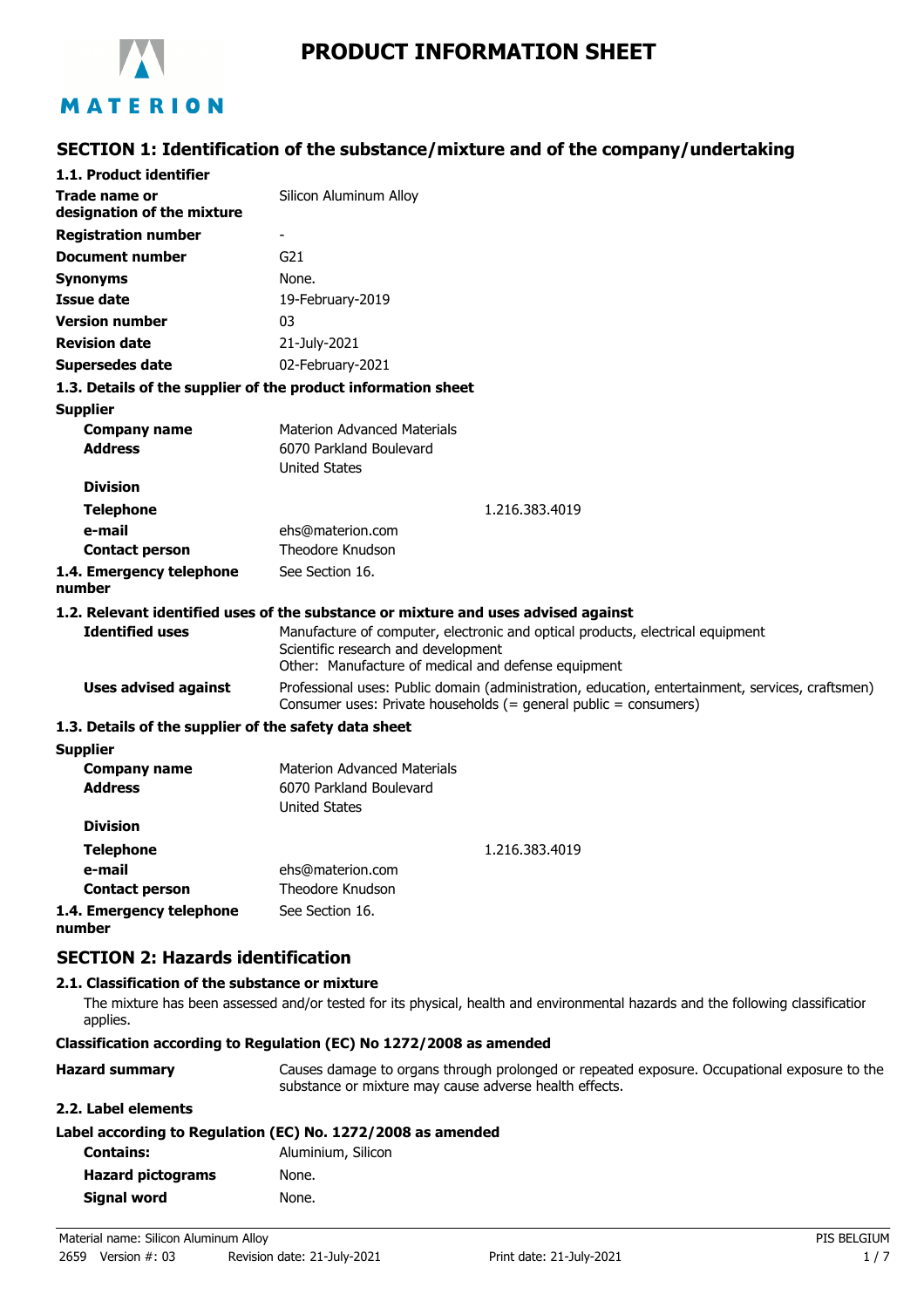| <b>Hazard statements</b>          | The material as sold in solid form is generally not considered hazardous. However, if the process<br>involves grinding, melting, cutting or any other process that causes a release of dust or fumes,<br>hazardous levels of airborne particulate could be generated. |
|-----------------------------------|-----------------------------------------------------------------------------------------------------------------------------------------------------------------------------------------------------------------------------------------------------------------------|
| <b>Precautionary statements</b>   |                                                                                                                                                                                                                                                                       |
| <b>Prevention</b>                 | Observe good industrial hygiene practices.                                                                                                                                                                                                                            |
| <b>Response</b>                   |                                                                                                                                                                                                                                                                       |
| P314                              | Get medical advice/attention if you feel unwell.                                                                                                                                                                                                                      |
| <b>Storage</b>                    | Store away from incompatible materials.                                                                                                                                                                                                                               |
| <b>Disposal</b>                   |                                                                                                                                                                                                                                                                       |
| P501                              | Dispose of contents/container in accordance with local/regional/national/international regulations.                                                                                                                                                                   |
| Supplemental label<br>information | For further information, please contact the Product Stewardship Department at $+1.800.862.4118$ .                                                                                                                                                                     |
| 2.3. Other hazards                | Not a PBT or vPvB substance or mixture.                                                                                                                                                                                                                               |
|                                   |                                                                                                                                                                                                                                                                       |

# **SECTION 3: Composition/information on ingredients**

### **3.2. Mixtures**

#### **General information**

| <b>Chemical name</b> |                          | $\frac{0}{0}$ | No.                    | CAS-No. / EC REACH Registration No. Index No. |   | <b>Notes</b> |
|----------------------|--------------------------|---------------|------------------------|-----------------------------------------------|---|--------------|
| Silicon              |                          | 75 - 90       | 7440-21-3<br>231-130-8 | $\overline{\phantom{0}}$                      | - |              |
|                      | <b>Classification: -</b> |               |                        |                                               |   |              |
| Aluminium            |                          | $10 - 25$     | 7429-90-5<br>231-072-3 | 01-2119529243-45-0056 013-002-00-1            |   |              |
|                      | <b>Classification: -</b> |               |                        |                                               |   |              |

# **SECTION 4: First aid measures**

| General information                                                                      | If you feel unwell, seek medical advice (show the label where possible). Ensure that medical<br>personnel are aware of the material(s) involved, and take precautions to protect themselves. |
|------------------------------------------------------------------------------------------|----------------------------------------------------------------------------------------------------------------------------------------------------------------------------------------------|
| 4.1. Description of first aid measures                                                   |                                                                                                                                                                                              |
| <b>Inhalation</b>                                                                        | Move to fresh air. Call a physician if symptoms develop or persist.                                                                                                                          |
| <b>Skin contact</b>                                                                      | Wash off with soap and water. Get medical attention if irritation develops and persists.                                                                                                     |
| Eye contact                                                                              | Rinse with water. Get medical attention if irritation develops and persists.                                                                                                                 |
| <b>Ingestion</b>                                                                         | Rinse mouth. Get medical attention if symptoms occur.                                                                                                                                        |
| 4.2. Most important<br>symptoms and effects, both<br>acute and delayed                   | Under normal conditions of intended use, this material does not pose a risk to health.                                                                                                       |
| 4.3. Indication of any<br>immediate medical attention<br>and special treatment<br>needed | Not available.                                                                                                                                                                               |
|                                                                                          |                                                                                                                                                                                              |

# **SECTION 5: Firefighting measures**

| <b>General fire hazards</b>                                                                | No unusual fire or explosion hazards noted.                                                |
|--------------------------------------------------------------------------------------------|--------------------------------------------------------------------------------------------|
| 5.1. Extinguishing media<br>Suitable extinguishing<br>media                                | Powder. Dry sand.                                                                          |
| Unsuitable extinguishing<br>media                                                          | Carbon dioxide (CO2).                                                                      |
| 5.2. Special hazards arising<br>from the substance or<br>mixture                           | Non-combustible, substance itself does not burn.                                           |
| 5.3. Advice for firefighters<br><b>Special protective</b><br>equipment for<br>firefighters | Wear suitable protective equipment.                                                        |
| <b>Special firefighting</b><br>procedures                                                  | Move containers from fire area if you can do so without risk.                              |
| <b>Specific methods</b>                                                                    | Use standard firefighting procedures and consider the hazards of other involved materials. |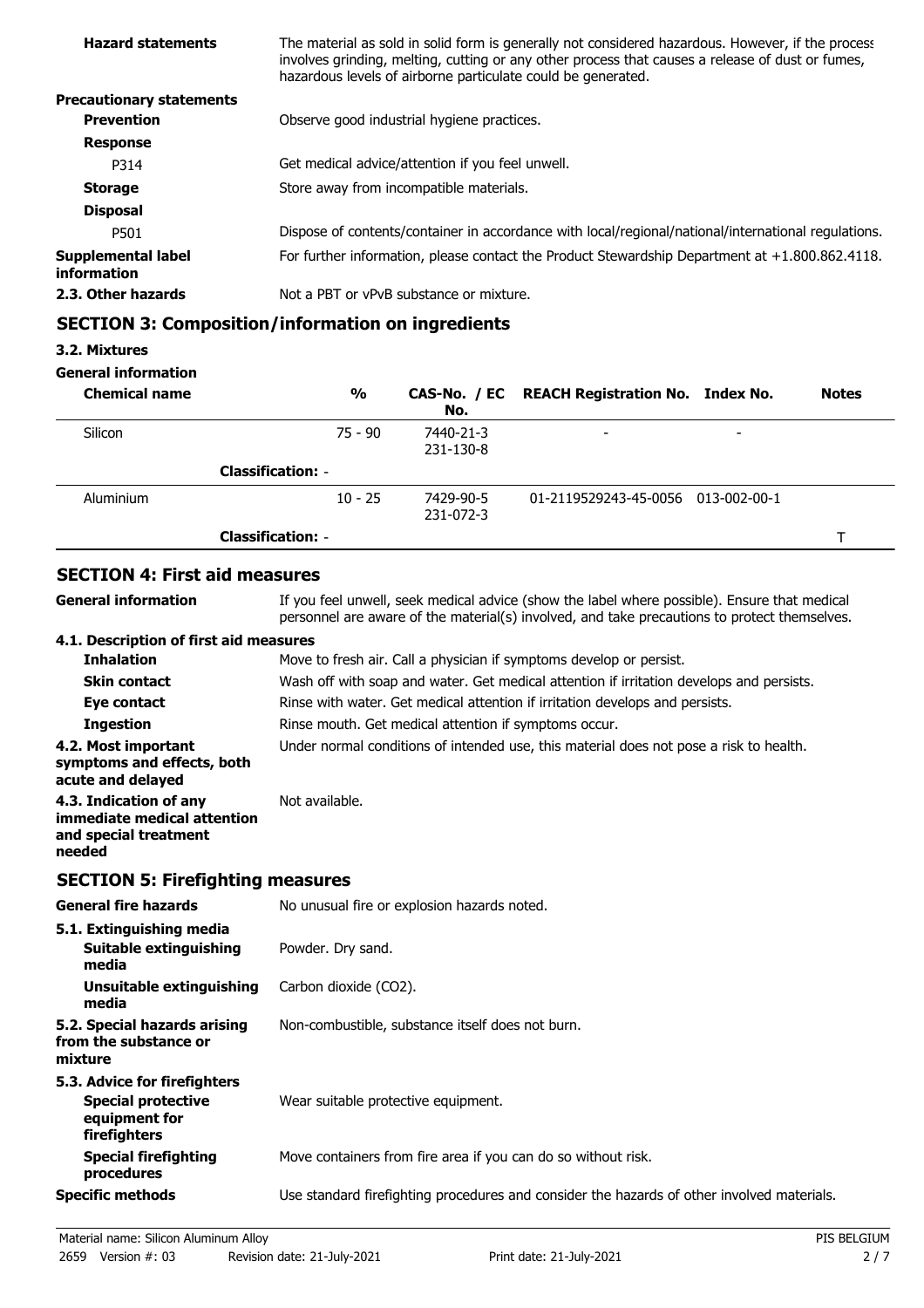# **SECTION 6: Accidental release measures**

|                                                              | 6.1. Personal precautions, protective equipment and emergency procedures                           |
|--------------------------------------------------------------|----------------------------------------------------------------------------------------------------|
| For non-emergency<br>personnel                               | Keep unnecessary personnel away. For personal protection, see section 8 of the PIS.                |
| For emergency<br>responders                                  | Keep unnecessary personnel away. Use personal protection recommended in Section 8 of the PIS.      |
| 6.2. Environmental<br>precautions                            | No special environmental precautions required.                                                     |
| 6.3. Methods and material for<br>containment and cleaning up | Stop the flow of material, if this is without risk. For waste disposal, see section 13 of the PIS. |
| 6.4. Reference to other<br>sections                          | For personal protection, see section 8 of the PIS. For waste disposal, see section 13 of the PIS.  |
| <b>SECTION 7: Handling and storage</b>                       |                                                                                                    |

### **SECTION 7: Handling and storage**

| 7.1. Precautions for safe<br>handling                                   | Observe good industrial hygiene practices.                          |
|-------------------------------------------------------------------------|---------------------------------------------------------------------|
| 7.2. Conditions for safe<br>storage, including any<br>incompatibilities | Store away from incompatible materials (see Section 10 of the PIS). |
| 7.3. Specific end use(s)                                                | Not available.                                                      |

# **SECTION 8: Exposure controls/personal protection**

### **8.1. Control parameters**

### **Occupational exposure limits**

| <b>Belgium. Exposure Limit Values</b><br><b>Components</b> | <b>Type</b>                                                                                                                                                                                                                                                                                                                                                        | <b>Value</b> | <b>Form</b>          |  |
|------------------------------------------------------------|--------------------------------------------------------------------------------------------------------------------------------------------------------------------------------------------------------------------------------------------------------------------------------------------------------------------------------------------------------------------|--------------|----------------------|--|
| Aluminium (CAS 7429-90-5)                                  | <b>TWA</b>                                                                                                                                                                                                                                                                                                                                                         | 1 mg/m3      | Respirable fraction. |  |
| Silicon (CAS 7440-21-3)                                    | <b>TWA</b>                                                                                                                                                                                                                                                                                                                                                         | 10 mg/m3     |                      |  |
| <b>Biological limit values</b>                             | No biological exposure limits noted for the ingredient(s).                                                                                                                                                                                                                                                                                                         |              |                      |  |
| <b>Recommended monitoring</b><br>procedures                | Follow standard monitoring procedures.                                                                                                                                                                                                                                                                                                                             |              |                      |  |
| <b>Derived no effect levels</b><br>(DNELs)                 | Not available.                                                                                                                                                                                                                                                                                                                                                     |              |                      |  |
| <b>Predicted no effect</b><br>concentrations (PNECs)       | Not available.                                                                                                                                                                                                                                                                                                                                                     |              |                      |  |
| 8.2. Exposure controls                                     |                                                                                                                                                                                                                                                                                                                                                                    |              |                      |  |
| <b>Appropriate engineering</b><br>controls                 | Good general ventilation should be used. Ventilation rates should be matched to conditions. If<br>applicable, use process enclosures, local exhaust ventilation, or other engineering controls to<br>maintain airborne levels below recommended exposure limits. If exposure limits have not been<br>established, maintain airborne levels to an acceptable level. |              |                      |  |
|                                                            | Individual protection measures, such as personal protective equipment                                                                                                                                                                                                                                                                                              |              |                      |  |
| <b>General information</b>                                 | Not available.                                                                                                                                                                                                                                                                                                                                                     |              |                      |  |
| Eye/face protection                                        | If contact is likely, safety glasses with side shields are recommended.                                                                                                                                                                                                                                                                                            |              |                      |  |
| <b>Skin protection</b>                                     |                                                                                                                                                                                                                                                                                                                                                                    |              |                      |  |
| - Hand protection<br>- Other                               | Wear gloves to prevent metal cuts and skin abrasions during handling.                                                                                                                                                                                                                                                                                              |              |                      |  |
| <b>Respiratory protection</b>                              | Wear suitable protective clothing.                                                                                                                                                                                                                                                                                                                                 |              |                      |  |
| <b>Thermal hazards</b>                                     | In case of insufficient ventilation, wear suitable respiratory equipment.<br>Wear appropriate thermal protective clothing, when necessary.                                                                                                                                                                                                                         |              |                      |  |
| <b>Hygiene measures</b>                                    | Always observe good personal hygiene measures, such as washing after handling the material and<br>before eating, drinking, and/or smoking. Routinely wash work clothing and protective equipment to<br>remove contaminants.                                                                                                                                        |              |                      |  |
| <b>Environmental exposure</b><br>controls                  | Good general ventilation should be used. Ventilation rates should be matched to conditions. If<br>applicable, use process enclosures, local exhaust ventilation, or other engineering controls to<br>maintain airborne levels below recommended exposure limits. If exposure limits have not been<br>established, maintain airborne levels to an acceptable level. |              |                      |  |

# **SECTION 9: Physical and chemical properties**

## **9.1. Information on basic physical and chemical properties**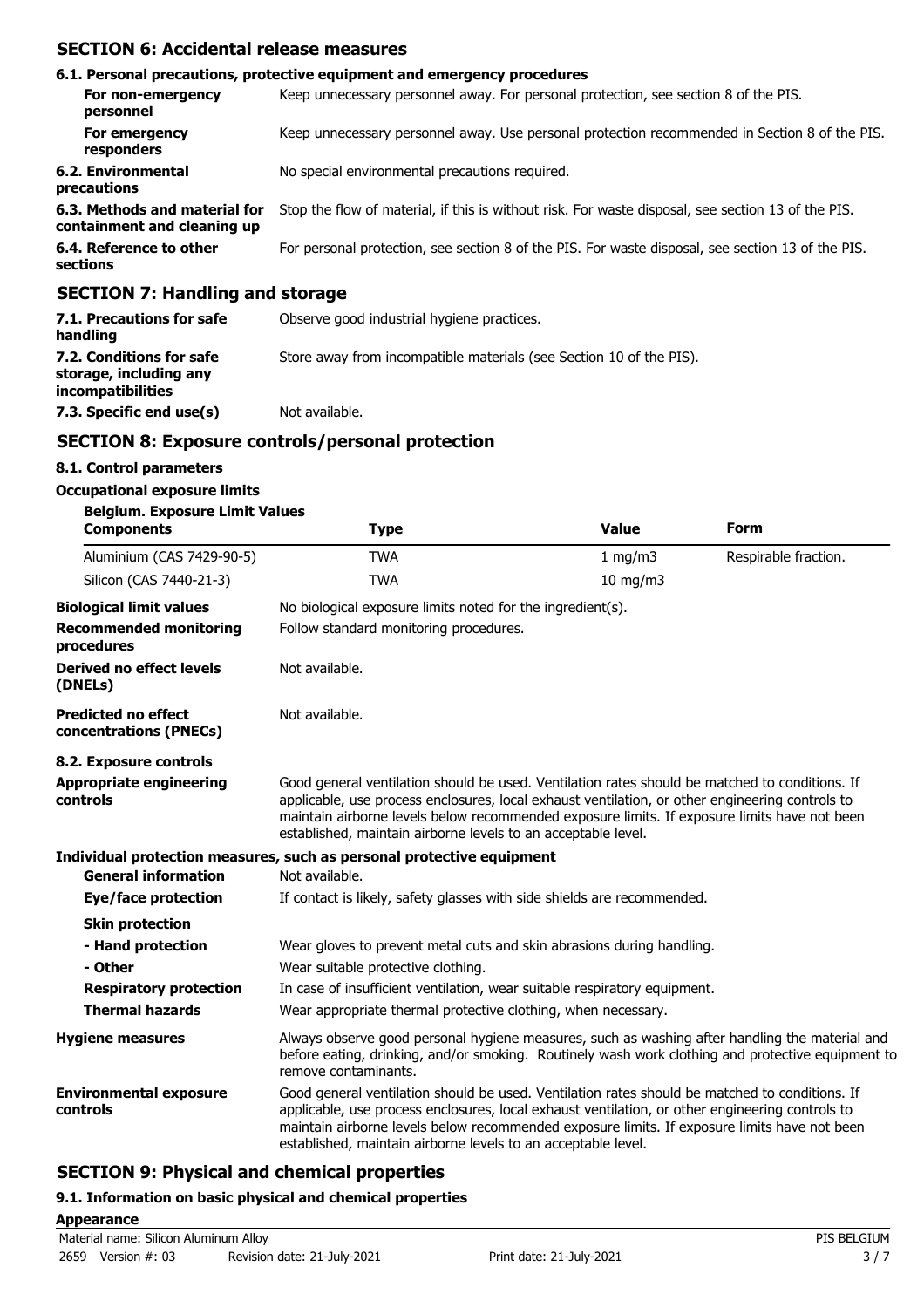| <b>Physical state</b>                              | Solid.                                                                                        |
|----------------------------------------------------|-----------------------------------------------------------------------------------------------|
| <b>Form</b>                                        | Particulate.                                                                                  |
| Colour                                             | Grey.                                                                                         |
| <b>Odour</b>                                       | None.                                                                                         |
| <b>Odour threshold</b>                             | Not applicable.                                                                               |
| pH                                                 | Not applicable.                                                                               |
| <b>Melting point/freezing point</b>                | 580 - 1360 °C (1076 - 2480 °F) estimated / Not applicable.                                    |
| Initial boiling point and<br>boiling range         | Not applicable.                                                                               |
| <b>Flash point</b>                                 | Not applicable.                                                                               |
| <b>Evaporation rate</b>                            | Not applicable.                                                                               |
| <b>Flammability (solid, gas)</b>                   | None known.                                                                                   |
| Upper/lower flammability or explosive limits       |                                                                                               |
| <b>Explosive limit - lower (</b><br>%)             | Not applicable.                                                                               |
| <b>Explosive limit - lower (</b><br>%) temperature | Not applicable.                                                                               |
| <b>Explosive limit - upper</b><br>(%)              | Not applicable.                                                                               |
| <b>Explosive limit - upper (</b><br>%) temperature | Not applicable.                                                                               |
| <b>Vapour pressure</b>                             | Not applicable.                                                                               |
| <b>Vapour density</b>                              | Not applicable.                                                                               |
| <b>Relative density</b>                            | Not applicable.                                                                               |
| Solubility(ies)                                    |                                                                                               |
| <b>Solubility (water)</b>                          | Insoluble.                                                                                    |
| <b>Partition coefficient</b><br>(n-octanol/water)  | Not applicable.                                                                               |
| <b>Auto-ignition temperature</b>                   | Not applicable.                                                                               |
| <b>Decomposition temperature</b>                   | Not applicable.                                                                               |
| <b>Viscosity</b>                                   | Not applicable.                                                                               |
| <b>Explosive properties</b>                        | Not explosive.                                                                                |
| <b>Oxidising properties</b>                        | Not oxidising.                                                                                |
| 9.2. Other information                             |                                                                                               |
| <b>Bulk density</b>                                | Not applicble.                                                                                |
| <b>Density</b>                                     | 2,31 - 2,36 g/cm3                                                                             |
| <b>SECTION 10: Stability and reactivity</b>        |                                                                                               |
| 10.1. Reactivity                                   | The product is stable and non-reactive under normal conditions of use, storage and transport. |
| 10.2. Chemical stability                           | Material is stable under normal conditions.                                                   |
| 10.3. Possibility of hazardous<br>reactions        | No dangerous reaction known under conditions of normal use.                                   |
| 10.4. Conditions to avoid                          | Contact with incompatible materials.                                                          |

10.5. Incompatible materials Acids. Alkalies.

10.6. Hazardous **No hazardous decomposition products are known. decomposition products**

# **SECTION 11: Toxicological information**

**General information** The products are classified as articles and, as such, do not present a physical or health hazard in the present form. If the products are processed or handled in ways that generate particles (dust, fume, particles and/or powder), a potential health hazard could exist and risk management measures must be taken to minimize risk.

### **Information on likely routes of exposure**

| <b>Inhalation</b>   | No adverse effects due to inhalation are expected. |
|---------------------|----------------------------------------------------|
| <b>Skin contact</b> | Not likely, due to the form of the product.        |
| Eve contact         | Not likely, due to the form of the product.        |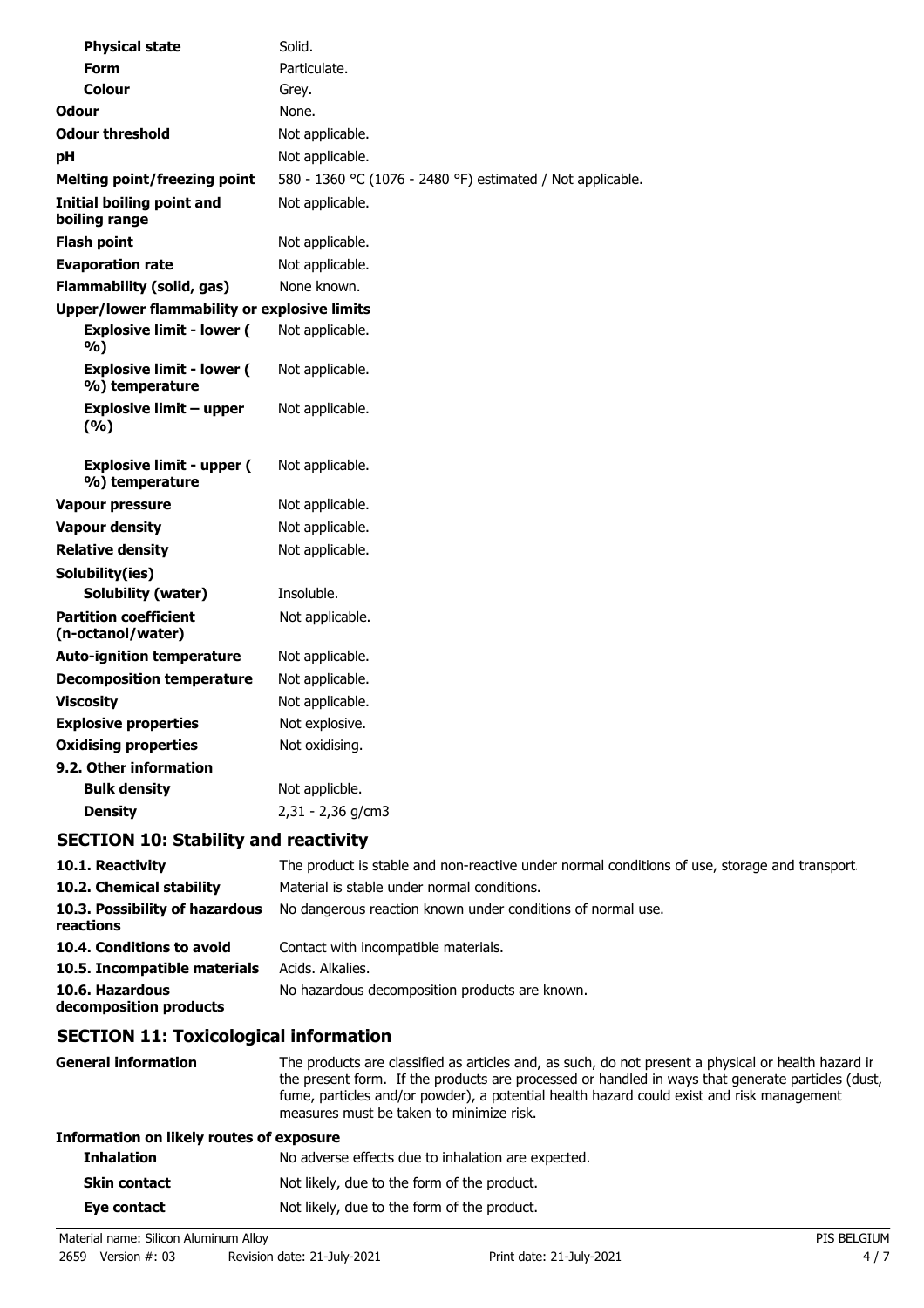| <b>Ingestion</b>                                      | Expected to be a low ingestion hazard.            |  |  |
|-------------------------------------------------------|---------------------------------------------------|--|--|
| <b>Symptoms</b>                                       | None known.                                       |  |  |
| 11.1. Information on toxicological effects            |                                                   |  |  |
| <b>Acute toxicity</b>                                 | None known.                                       |  |  |
| <b>Skin corrosion/irritation</b>                      | Not likely, due to the form of the product.       |  |  |
| Serious eye damage/eye<br>irritation                  | None known.                                       |  |  |
| <b>Respiratory sensitisation</b>                      | Not a respiratory sensitizer.                     |  |  |
| <b>Skin sensitisation</b>                             | Not a skin sensitiser.                            |  |  |
| <b>Germ cell mutagenicity</b>                         | Not classified.                                   |  |  |
| Carcinogenicity                                       | Not classifiable as to carcinogenicity to humans. |  |  |
| <b>Reproductive toxicity</b>                          | Not classified.                                   |  |  |
| Specific target organ toxicity<br>- single exposure   | Not classified.                                   |  |  |
| Specific target organ toxicity<br>- repeated exposure | Not classified.                                   |  |  |
| <b>Aspiration hazard</b>                              | Not an aspiration hazard.                         |  |  |
| Mixture versus substance<br>information               | No information available.                         |  |  |
| <b>Other information</b>                              | Not available.                                    |  |  |

# **SECTION 12: Ecological information**

**12.1. Toxicity** Based on available data, the classification criteria are not met for hazardous to the aquatic environment.

| Product                                                   |                    | <b>Species</b>                                                                                                                                                                             | <b>Test Results</b>           |
|-----------------------------------------------------------|--------------------|--------------------------------------------------------------------------------------------------------------------------------------------------------------------------------------------|-------------------------------|
| Silicon Aluminum Alloy                                    |                    |                                                                                                                                                                                            |                               |
| <b>Aquatic</b>                                            |                    |                                                                                                                                                                                            |                               |
| Acute                                                     |                    |                                                                                                                                                                                            |                               |
| Fish                                                      | LC50               | Fish                                                                                                                                                                                       | 1,24 mg/l, 96 hours estimated |
| 12.2. Persistence and<br>degradability                    |                    | No data is available on the degradability of any ingredients in the mixture.                                                                                                               |                               |
| 12.3. Bioaccumulative<br>potential                        | No data available. |                                                                                                                                                                                            |                               |
| <b>Partition coefficient</b><br>n-octanol/water (log Kow) | Not available.     |                                                                                                                                                                                            |                               |
| <b>Bioconcentration factor (BCF)</b>                      | Not available.     |                                                                                                                                                                                            |                               |
| 12.4. Mobility in soil                                    | No data available. |                                                                                                                                                                                            |                               |
| 12.5. Results of PBT and<br>vPvB assessment               |                    | Not a PBT or vPvB substance or mixture.                                                                                                                                                    |                               |
| 12.6. Other adverse effects                               |                    | No other adverse environmental effects (e.g. ozone depletion, photochemical ozone creation<br>potential, endocrine disruption, global warming potential) are expected from this component. |                               |

# **SECTION 13: Disposal considerations**

# **13.1. Waste treatment methods**

| <b>Residual waste</b>                  | Dispose of in accordance with local regulations. Empty containers or liners may retain some product<br>residues. This material and its container must be disposed of in a safe manner (see: Disposal<br>instructions). |
|----------------------------------------|------------------------------------------------------------------------------------------------------------------------------------------------------------------------------------------------------------------------|
| <b>Contaminated packaging</b>          | Since emptied containers may retain product residue, follow label warnings even after container is<br>emptied. Empty containers should be taken to an approved waste handling site for recycling or<br>disposal.       |
| <b>EU waste code</b>                   | The Waste code should be assigned in discussion between the user, the producer and the waste<br>disposal company.                                                                                                      |
| <b>Disposal</b><br>methods/information | Collect and reclaim or dispose in sealed containers at licensed waste disposal site. Dispose of<br>contents/container in accordance with local/regional/national/international regulations.                            |
| <b>Special precautions</b>             | Dispose in accordance with all applicable regulations.                                                                                                                                                                 |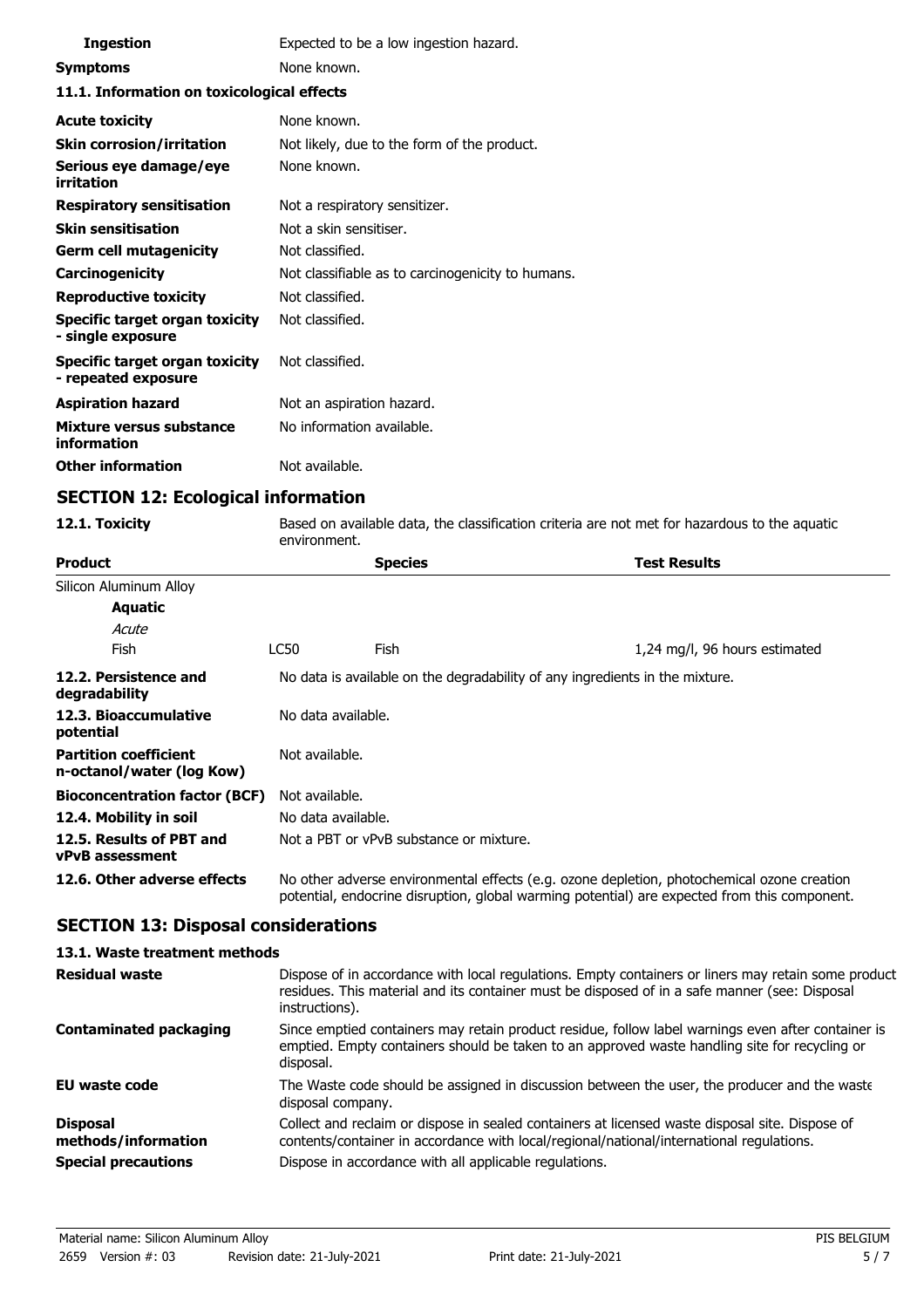# **SECTION 14: Transport information**

#### **ADR**

14.1. - 14.6.: Not regulated as dangerous goods. **RID**

14.1. - 14.6.: Not regulated as dangerous goods.

### **ADN**

14.1. - 14.6.: Not regulated as dangerous goods.

#### **IATA**

14.1. - 14.6.: Not regulated as dangerous goods.

#### **IMDG**

14.1. - 14.6.: Not regulated as dangerous goods.

# **SECTION 15: Regulatory information**

**15.1. Safety, health and environmental regulations/legislation specific for the substance or mixture**

#### **EU regulations**

**Regulation (EC) No. 1005/2009 on substances that deplete the ozone layer, Annex I and II, as amended** Not listed.

**Regulation (EU) 2019/1021 On persistent organic pollutants (recast), as amended**

#### Not listed.

**Regulation (EU) No. 649/2012 concerning the export and import of dangerous chemicals, Annex I, Part 1 as amended**

Not listed.

**Regulation (EU) No. 649/2012 concerning the export and import of dangerous chemicals, Annex I, Part 2 as amended**

Not listed.

**Regulation (EU) No. 649/2012 concerning the export and import of dangerous chemicals, Annex I, Part 3 as amended**

Not listed.

**Regulation (EU) No. 649/2012 concerning the export and import of dangerous chemicals, Annex V as amended** Not listed.

**Regulation (EC) No. 166/2006 Annex II Pollutant Release and Transfer Registry, as amended** Aluminium (CAS 7429-90-5)

**Regulation (EC) No. 1907/2006, REACH Article 59(10) Candidate List as currently published by ECHA** Not listed.

#### **Authorisations**

**Regulation (EC) No. 1907/2006, REACH Annex XIV Substances subject to authorization, as amended** Not listed.

#### **Restrictions on use**

**Regulation (EC) No. 1907/2006, REACH Annex XVII Substances subject to restriction on marketing and use as amended**

Not listed.

**Directive 2004/37/EC: on the protection of workers from the risks related to exposure to carcinogens and mutagens at work, as amended.**

Not listed.

#### **Other EU regulations**

**Directive 2012/18/EU on major accident hazards involving dangerous substances, as amended**

Aluminium (CAS 7429-90-5)

| <b>Other regulations</b>            | The product is classified and labelled in accordance with Regulation (EC) 1272/2008 (CLP<br>Regulation) as amended. |
|-------------------------------------|---------------------------------------------------------------------------------------------------------------------|
| <b>National regulations</b>         | Follow national regulation for work with chemical agents in accordance with Directive 98/24/EC, as<br>amended.      |
| 15.2. Chemical safety<br>assessment | No Chemical Safety Assessment has been carried out.                                                                 |

# **SECTION 16: Other information**

| <b>List of abbreviations</b> | Not available. |
|------------------------------|----------------|
| <b>References</b>            | Not available. |